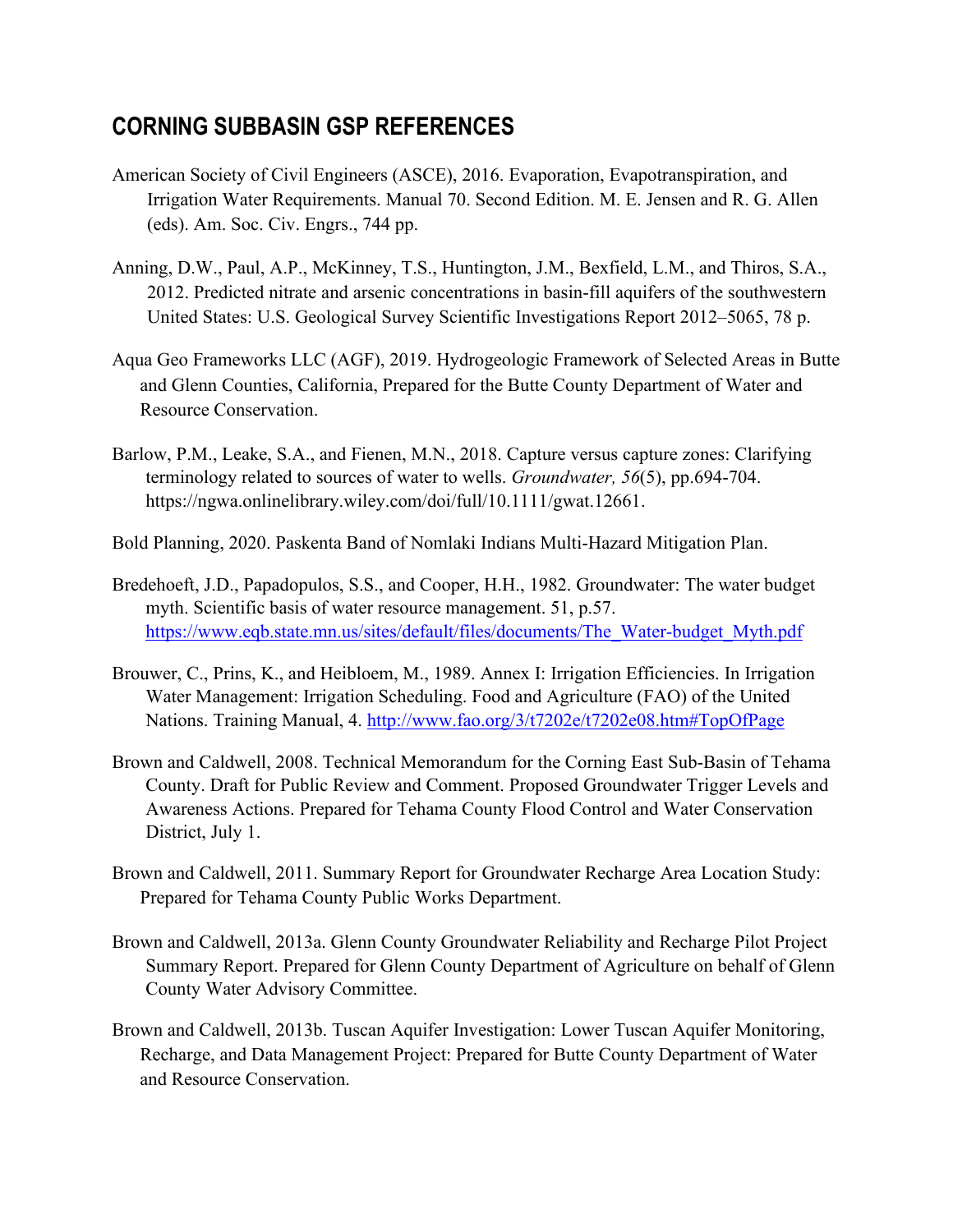- Brown, E., Skougstad, M., and Fishman, M., 1960. Methods for collection and analysis of water samples. USGS Water-Supply Paper 1454
- Brouwer, C., Prins, K. and Heibloem, M., 1989. Annex I: Irrigation Efficiencies. In Irrigation Water Management: Irrigation Scheduling. Food and Agriculture Organization (FAO) of the United Nations. Training Manual, 4. [http://www.fao.org/3/t7202e/t7202e08.htm#TopOfPage.](http://www.fao.org/3/t7202e/t7202e08.htm#TopOfPage)
- Bureau of Land Management (BLM), 2020. Personal Communication with Charles Wright, Supervisory Realty Specialist, May 14.
- California Department of Fish and Game, 2004. Comprehensive Management Plan for the Sacramento River Wildlife Area. February.
- California Invasive Plant Council (Cal-IPC), 2003. *Tamarix Ramosissima* Plant Assessment Form. Prepared by [https://www.cal-ipc.org/plants/paf/tamarix-ramosissima-plant](https://www.cal-ipc.org/plants/paf/tamarix-ramosissima-plant-assessment-form/)[assessment-form/](https://www.cal-ipc.org/plants/paf/tamarix-ramosissima-plant-assessment-form/)
- Cal-IPC, 2020. Central Valley Arundo: Distribution, Impacts, and Management. Final Report to the State of California Wildlife Conservation Board, Agreement No. WC-1561MM. [http://www.cal-ipc.org](http://www.cal-ipc.org/)
- California Water Commission (CWC), 2016, Water Storage Investment Program: Technical Reference Document. November. <https://cwc.ca.gov/Documents/2017/WSIP/TechnicalReference.pdf>
- California Water Service (Cal Water), 2016. 2015 Urban Water Management Plan, Chico-Hamilton City District.
- CDM, 2003. Water Inventory and Analysis. Prepared in association with the California Department of Water Resources, Northern District. Prepared for the Tehama County Flood Control and Water Conservation District.
- Central Valley Region Water Quality Control Board (CVRWQCB), 2018. The Water Quality Control Plan (Basin Plan) for the California Regional Water Quality Control Board Central Valley Region (Fifth Edition). Revised May 2018 (with Approved Amendments). [https://www.waterboards.ca.gov/centralvalley/water\\_issues/basin\\_plans/sacsjr\\_201805.pdf](https://www.waterboards.ca.gov/centralvalley/water_issues/basin_plans/sacsjr_201805.pdf)
- CH2M, 2016. Groundwater Quality Assessment Report. Prepared for Central Valley Regional Water Quality Control Board. Prepared on behalf of Northern California Water Association and Sacramento Valley Water Quality Coalition. January. [https://www.waterboards.ca.gov/centralvalley/water\\_issues/irrigated\\_lands/water\\_quality/co](https://www.waterboards.ca.gov/centralvalley/water_issues/irrigated_lands/water_quality/coalitions_submittals/sacramento_valley/ground_water/2016_0128_sacvalley_gar_rev.pdf) alitions submittals/sacramento\_valley/ground\_water/2016\_0128\_sacvalley\_gar\_rev.pdf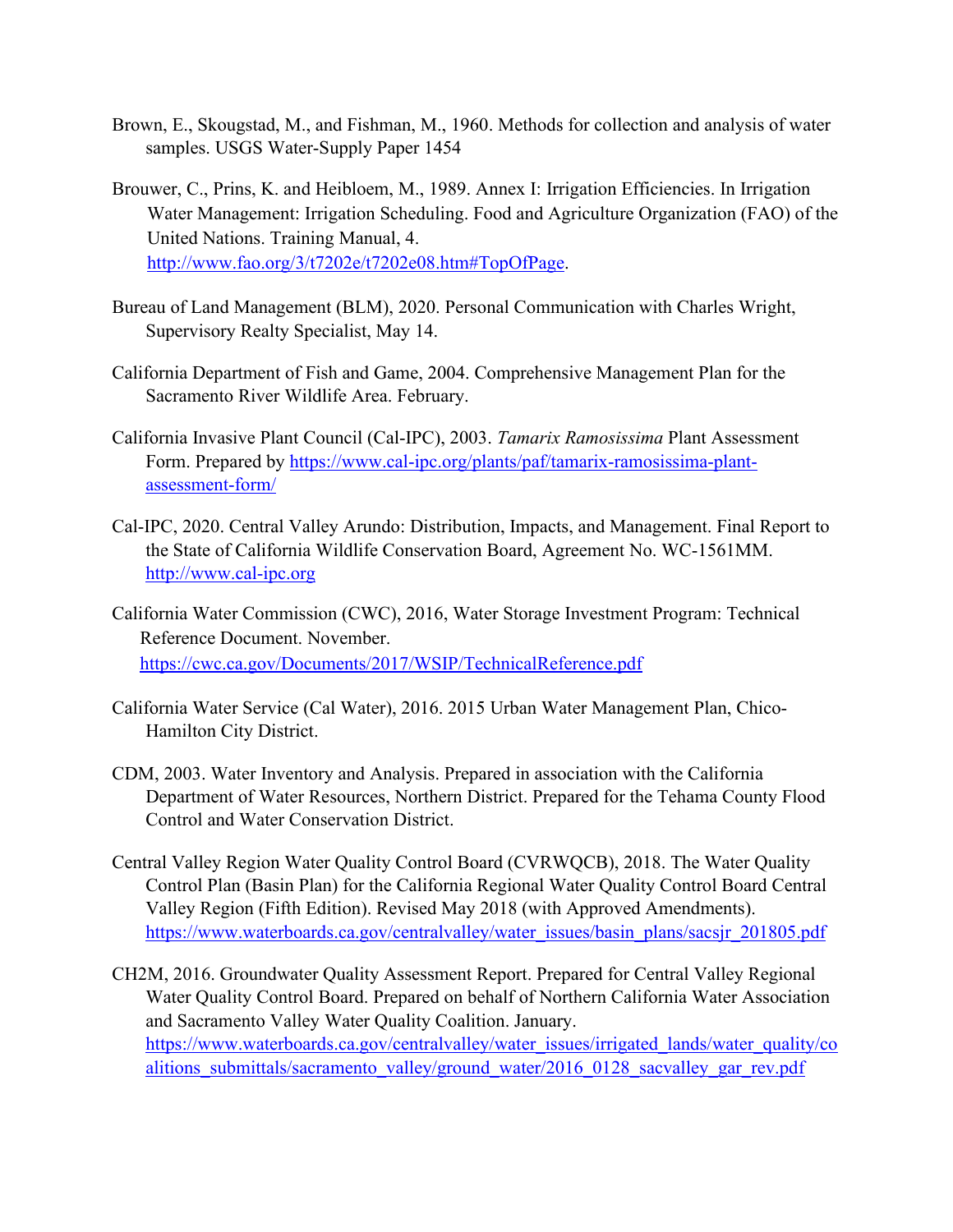- CH2M, 2017. Sacramento Valley Comprehensive Groundwater Quality Management Plan. Prepared for Central Valley Regional Water Quality Control Board on behalf of Northern California Water Association and Sacramento Valley Water Quality Coalition, January. [https://www.waterboards.ca.gov/centralvalley/water\\_issues/irrigated\\_lands/water\\_quality/co](https://www.waterboards.ca.gov/centralvalley/water_issues/irrigated_lands/water_quality/coalitions_submittals/sacramento_valley/ground_water/2017_0710_svwqc_gqmp_rev.pdf) [alitions\\_submittals/sacramento\\_valley/ground\\_water/2017\\_0710\\_svwqc\\_gqmp\\_rev.pdf](https://www.waterboards.ca.gov/centralvalley/water_issues/irrigated_lands/water_quality/coalitions_submittals/sacramento_valley/ground_water/2017_0710_svwqc_gqmp_rev.pdf)
- CH2M, 2018. Sacramento Valley Regional Water Management Plan. Prepared for the Sacramento River Settlement Contractors.
- CH2M Hill, 2003. OUWUA Distribution System Modernization and Water Conservation Project. A CALFED Agricultural Conservation Program Grant Study, Prepared for: Orland Unit Water Users Association. January.
- CH2M Hill, 2012. Agricultural Water Management Plan SBx7-7 Compliance for Participating Sacramento River Settlement Contractors. Prepared for Sacramento River Settlement Contractors.
- CH2M Hill, 2014. Sacramento Valley Water Quality Coalition Groundwater Quality Assessment Report. Prepared for Northern California Water Association. June [https://www.waterboards.ca.gov/centralvalley/water\\_issues/irrigated\\_lands/water\\_quality/co](https://www.waterboards.ca.gov/centralvalley/water_issues/irrigated_lands/water_quality/coalitions_submittals/sacramento_valley/ground_water/140918_sacvalley_gar.pdf) alitions submittals/sacramento valley/ground water/140918 sacvalley gar.pdf
- City of Corning, 2020. Personal Communication with Robin Kampmann, City Engineer, December 2020.
- Corning Water District (Corning WD), 2009. Water Management Plan, 2008 Criteria.
- Corning WD, 2017. Water Management Plan, 2017 Criteria.
- Corning WD, 2020, Surface Water Delivery Data. Obtained June 23.
- Cunningham, W.L., and Schalk, C.W., Comps., 2011, Groundwater technical procedures of the U.S. Geological Survey: U.S. Geological Survey Techniques and Methods 1–A1. https://pubs.usgs.gov/tm/1a1/pdf/tm1-a1.pdf
- Davids Engineering, 2017. Orland Unit Water Users' Association. 2017 Agricultural Water Management Plan.
- Davids Engineering, 2018. Glenn County Preliminary Water Budget, Prepared for County of Glenn.
- Davids Engineering, 2020. 2020 Water Management Plan. Prepared for: Corning Water District in Accordance with the Mid Pacific Region 2017 Standard Criteria. August.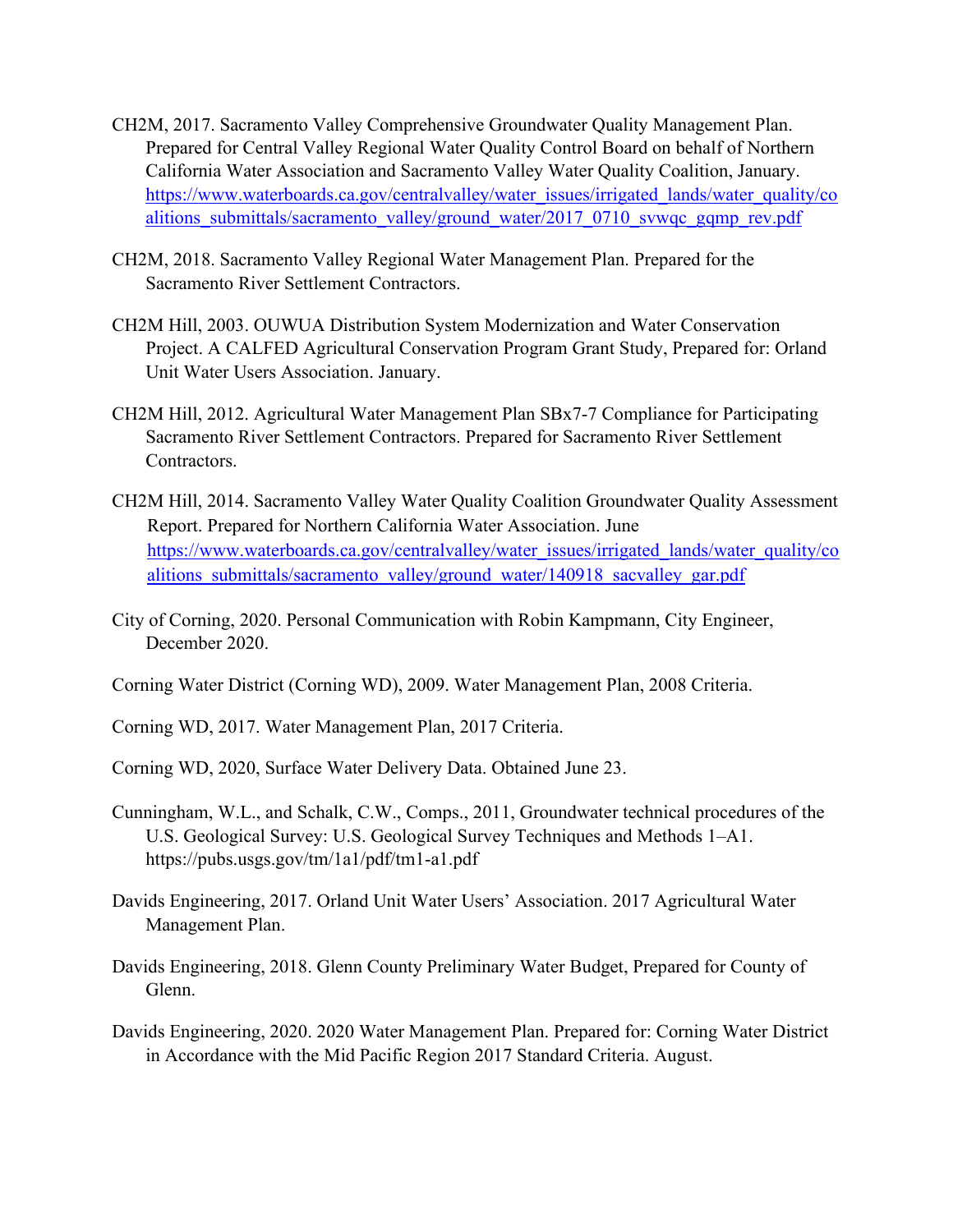- Davids Engineering and West Yost Associates Consulting Engineers (Davids Engineering and West Yost), 2018. Hydrogeologic Conceptual Model Report: Prepared for County of Glenn and County of Colusa, May.
- De Novo Planning Group (DNPG), 2020. Existing Conditions Report for the Glenn County General Plan Update. Prepared for Glenn County.
- Department of Water Resources (DWR), 2004a. Glenn County GPS Subsidence Project 2004. Project Report.
- DWR, 2004b. Stony Creek Groundwater Recharge Investigation, 2003, Glenn County, California. Prepared by the Department of Water Resources Northern District Groundwater Section in cooperation with the Glenn County Department of Agriculture.
- DWR, 2006a. California Groundwater Bulletin 118: Sacramento Valley Groundwater Basin, Corning Subbasin.
- DWR, 2006b. Stony Creek Groundwater Recharge Investigation, 2005 Glenn County, California. Prepared by the Department of Water Resources Northern District on of behalf of the Glenn County Department of Agriculture.
- DWR, 2008. Project Report: 2008 California Department of Water Resources and U.S. Bureau of Reclamation, Sacramento Valley GPS Subsidence Project.
- DWR, 2009. Glenn-Colusa Irrigation District Test-Production Well Installation and Aquifer Testing. Prepared by the California Department of Water Resources Northern District Groundwater Section in cooperation with Glenn-Colusa Irrigation District.
- DWR, 2014. Geology of the Northern Sacramento Valley: prepared by the California Department of Water Resources Northern Region Office, Groundwater and Geologic Investigations Section, updated September 2014.
- DWR, 2015. Letter Correspondence to the Glenn County Board of Supervisors and Glenn County Water Advisory Committee: Review and comparison of two GPS survey datasets (2004 and 2008) within Glenn County.
- DWR, 2016a. Bulletin 118, Interim Update 2016. [https://water.ca.gov/Programs/Groundwater-](https://water.ca.gov/Programs/Groundwater-Management/Bulletin-118)[Management/Bulletin-118.](https://water.ca.gov/Programs/Groundwater-Management/Bulletin-118) Accessed April 21, 2020.
- DWR, 2016b. Best Management Practices for the Sustainable Management of Groundwater: Hydrogeologic Conceptual Model. [https://water.ca.gov/-/media/DWR-Website/Web-](https://water.ca.gov/-/media/DWR-Website/Web-Pages/Programs/Groundwater-Management/Sustainable-Groundwater-Management/Best-Management-Practices-and-Guidance-Documents/Files/BMP-3-Hydrogeologic-Conceptual-Model_ay_19.pdf)[Pages/Programs/Groundwater-Management/Sustainable-Groundwater-Management/Best-](https://water.ca.gov/-/media/DWR-Website/Web-Pages/Programs/Groundwater-Management/Sustainable-Groundwater-Management/Best-Management-Practices-and-Guidance-Documents/Files/BMP-3-Hydrogeologic-Conceptual-Model_ay_19.pdf)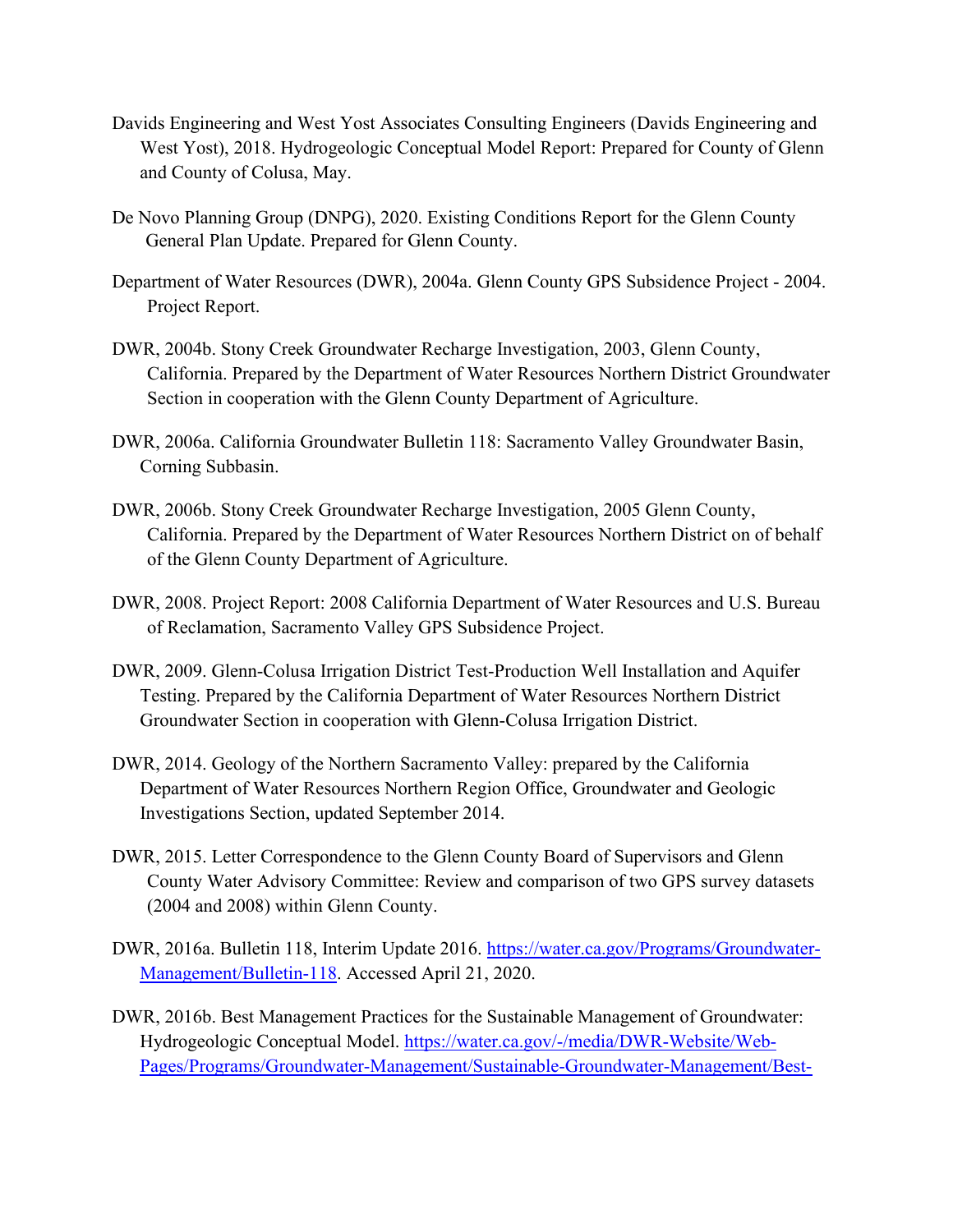[Management-Practices-and-Guidance-Documents/Files/BMP-3-Hydrogeologic-Conceptual-](https://water.ca.gov/-/media/DWR-Website/Web-Pages/Programs/Groundwater-Management/Sustainable-Groundwater-Management/Best-Management-Practices-and-Guidance-Documents/Files/BMP-3-Hydrogeologic-Conceptual-Model_ay_19.pdf)Model ay 19.pdf

- DWR, 2016c, Best Management Practices for the Sustainable Management of Groundwater, Water Budget. [https://water.ca.gov/-/media/DWR-Website/Web-](https://water.ca.gov/-/media/DWR-Website/Web-Pages/Programs/Groundwater-Management/Sustainable-Groundwater-Management/Best-Management-Practices-and-Guidance-Documents/Files/BMP-4-Water-Budget_ay_19.pdf)[Pages/Programs/Groundwater-Management/Sustainable-Groundwater-Management/Best-](https://water.ca.gov/-/media/DWR-Website/Web-Pages/Programs/Groundwater-Management/Sustainable-Groundwater-Management/Best-Management-Practices-and-Guidance-Documents/Files/BMP-4-Water-Budget_ay_19.pdf)[Management-Practices-and-Guidance-Documents/Files/BMP-4-Water-Budget\\_ay\\_19.pdf](https://water.ca.gov/-/media/DWR-Website/Web-Pages/Programs/Groundwater-Management/Sustainable-Groundwater-Management/Best-Management-Practices-and-Guidance-Documents/Files/BMP-4-Water-Budget_ay_19.pdf)
- DWR, 2016d. Best Management Practices for the Sustainable Management of Groundwater: Monitoring Protocols Standards and Sites. [https://water.ca.gov/-/media/DWR-Website/Web-](https://water.ca.gov/-/media/DWR-Website/Web-Pages/Programs/Groundwater-Management/Sustainable-Groundwater-Management/Best-Management-Practices-and-Guidance-Documents/Files/BMP-1-Monitoring-Protocols-Standards-and-Sites_ay_19.pdf)[Pages/Programs/Groundwater-Management/Sustainable-Groundwater-Management/Best-](https://water.ca.gov/-/media/DWR-Website/Web-Pages/Programs/Groundwater-Management/Sustainable-Groundwater-Management/Best-Management-Practices-and-Guidance-Documents/Files/BMP-1-Monitoring-Protocols-Standards-and-Sites_ay_19.pdf)[Management-Practices-and-Guidance-Documents/Files/BMP-1-Monitoring-Protocols-](https://water.ca.gov/-/media/DWR-Website/Web-Pages/Programs/Groundwater-Management/Sustainable-Groundwater-Management/Best-Management-Practices-and-Guidance-Documents/Files/BMP-1-Monitoring-Protocols-Standards-and-Sites_ay_19.pdf)[Standards-and-Sites\\_ay\\_19.pdf](https://water.ca.gov/-/media/DWR-Website/Web-Pages/Programs/Groundwater-Management/Sustainable-Groundwater-Management/Best-Management-Practices-and-Guidance-Documents/Files/BMP-1-Monitoring-Protocols-Standards-and-Sites_ay_19.pdf)
- DWR, 2016e. Best Management Practices for the Sustainable Management of Groundwater: Monitoring Networks and Identification of Data Gaps. [https://water.ca.gov/-/media/DWR-](https://water.ca.gov/-/media/DWR-Website/Web-Pages/Programs/Groundwater-Management/Sustainable-Groundwater-Management/Best-Management-Practices-and-Guidance-Documents/Files/BMP-2-Monitoring-Networks-and-Identification-of-Data-Gaps_ay_19.pdf)[Website/Web-Pages/Programs/Groundwater-Management/Sustainable-Groundwater-](https://water.ca.gov/-/media/DWR-Website/Web-Pages/Programs/Groundwater-Management/Sustainable-Groundwater-Management/Best-Management-Practices-and-Guidance-Documents/Files/BMP-2-Monitoring-Networks-and-Identification-of-Data-Gaps_ay_19.pdf)[Management/Best-Management-Practices-and-Guidance-Documents/Files/BMP-2-](https://water.ca.gov/-/media/DWR-Website/Web-Pages/Programs/Groundwater-Management/Sustainable-Groundwater-Management/Best-Management-Practices-and-Guidance-Documents/Files/BMP-2-Monitoring-Networks-and-Identification-of-Data-Gaps_ay_19.pdf) [Monitoring-Networks-and-Identification-of-Data-Gaps\\_ay\\_19.pdf](https://water.ca.gov/-/media/DWR-Website/Web-Pages/Programs/Groundwater-Management/Sustainable-Groundwater-Management/Best-Management-Practices-and-Guidance-Documents/Files/BMP-2-Monitoring-Networks-and-Identification-of-Data-Gaps_ay_19.pdf)
- DWR, 2017. Best Management Practices for the Sustainable Management of Groundwater: Sustainable Management Criteria. [https://water.ca.gov/-/media/DWR-Website/Web-](https://water.ca.gov/-/media/DWR-Website/Web-Pages/Programs/Groundwater-Management/Sustainable-Groundwater-Management/Best-Management-Practices-and-Guidance-Documents/Files/BMP-6-Sustainable-Management-Criteria-DRAFT_ay_19.pdf)[Pages/Programs/Groundwater-Management/Sustainable-Groundwater-Management/Best-](https://water.ca.gov/-/media/DWR-Website/Web-Pages/Programs/Groundwater-Management/Sustainable-Groundwater-Management/Best-Management-Practices-and-Guidance-Documents/Files/BMP-6-Sustainable-Management-Criteria-DRAFT_ay_19.pdf)[Management-Practices-and-Guidance-Documents/Files/BMP-6-Sustainable-Management-](https://water.ca.gov/-/media/DWR-Website/Web-Pages/Programs/Groundwater-Management/Sustainable-Groundwater-Management/Best-Management-Practices-and-Guidance-Documents/Files/BMP-6-Sustainable-Management-Criteria-DRAFT_ay_19.pdf)[Criteria-DRAFT\\_ay\\_19.pdf](https://water.ca.gov/-/media/DWR-Website/Web-Pages/Programs/Groundwater-Management/Sustainable-Groundwater-Management/Best-Management-Practices-and-Guidance-Documents/Files/BMP-6-Sustainable-Management-Criteria-DRAFT_ay_19.pdf)
- DWR, 2018a. 2017 GPS Survey of the Sacramento Valley Subsidence Network, Division of Integrated Regional Water Management. Northern Region Office.
- DWR, 2018b, Guidance Document for the Sustainable Management of Groundwater, Guidance for Climate Change Data Use During Groundwater Sustainability Plan Development
- DWR, 2019. Personal Communication with Benjamin Brezing (DWR) on May 30, 2019. Subject: Error bounds on subsidence raster.
- DWR, 2020a. Sustainable Groundwater Management Act 2019 Basin Prioritization. [https://water.ca.gov/News/News-Releases/2019/April/DWR-Announces-Draft-Basin-](https://water.ca.gov/News/News-Releases/2019/April/DWR-Announces-Draft-Basin-Prioritization--under-SGMA-for-57-Modified-Basins)[Prioritization--under-SGMA-for-57-Modified-Basins.](https://water.ca.gov/News/News-Releases/2019/April/DWR-Announces-Draft-Basin-Prioritization--under-SGMA-for-57-Modified-Basins) Accessed 5/28/2020
- DWR, 2020b. California Groundwater Conditions Update Spring 2020. [https://water.ca.gov/-](https://water.ca.gov/-/media/DWR-Website/Web-Pages/Programs/Groundwater-Management/Data-and-Tools/Files/Maps/Groundwater-Level-Change/DOTMAP_Reports/Spring-2020-Groundwater-DOTMAP-Report.pdf) [/media/DWR-Website/Web-Pages/Programs/Groundwater-Management/Data-and-](https://water.ca.gov/-/media/DWR-Website/Web-Pages/Programs/Groundwater-Management/Data-and-Tools/Files/Maps/Groundwater-Level-Change/DOTMAP_Reports/Spring-2020-Groundwater-DOTMAP-Report.pdf)[Tools/Files/Maps/Groundwater-Level-Change/DOTMAP\\_Reports/Spring-2020-](https://water.ca.gov/-/media/DWR-Website/Web-Pages/Programs/Groundwater-Management/Data-and-Tools/Files/Maps/Groundwater-Level-Change/DOTMAP_Reports/Spring-2020-Groundwater-DOTMAP-Report.pdf) [Groundwater-DOTMAP-Report.pdf](https://water.ca.gov/-/media/DWR-Website/Web-Pages/Programs/Groundwater-Management/Data-and-Tools/Files/Maps/Groundwater-Level-Change/DOTMAP_Reports/Spring-2020-Groundwater-DOTMAP-Report.pdf)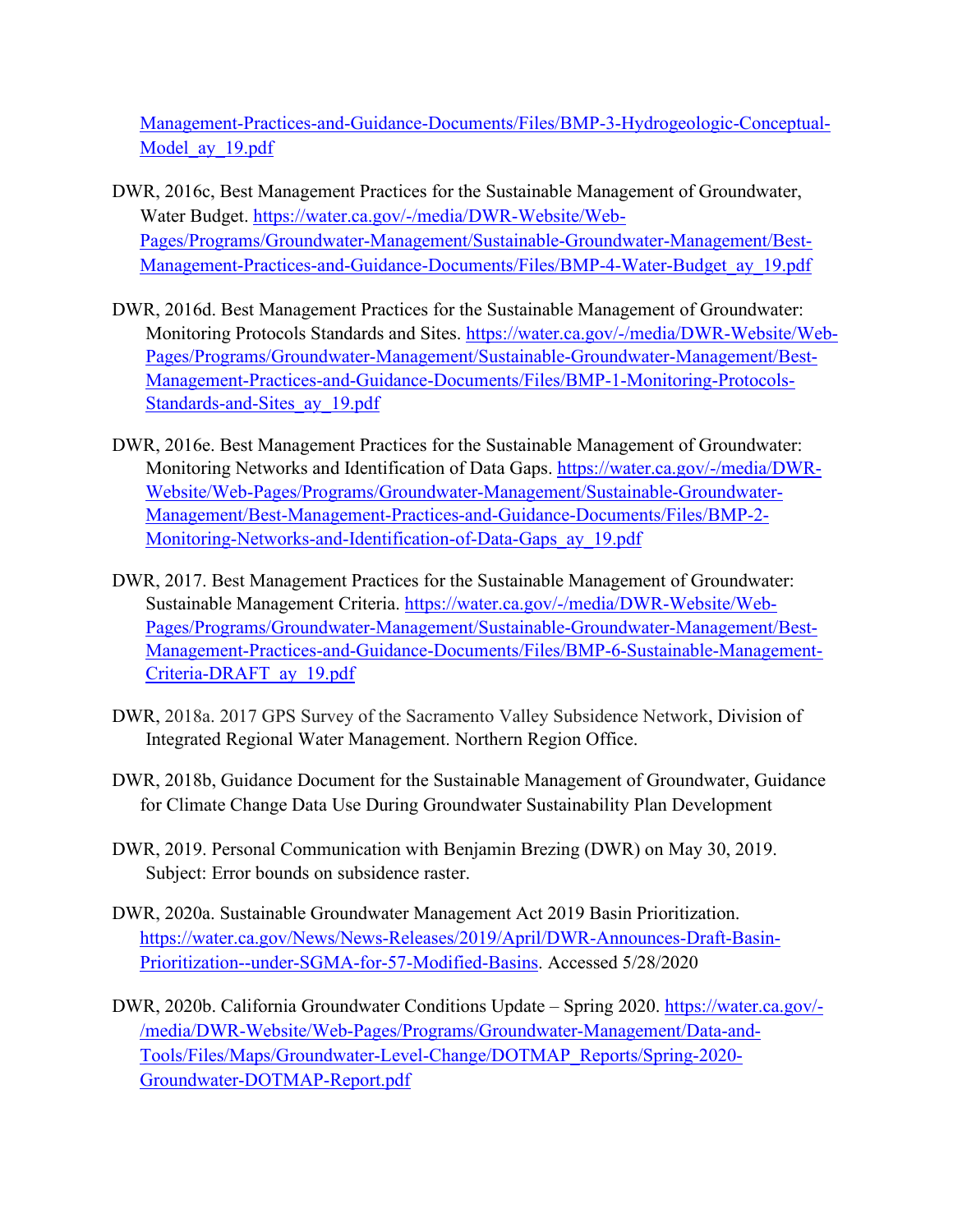- DWR, 2020c. California Central Valley Groundwater-Surface Water Simulation Model Fine Grid (C2VSimFG) Development and Calibration
- DWR, 2020d. Northern Sacramento Valley Dedicated Monitoring Well Groundwater Quality Assessment. Prepared by the Department of Water Resources Division of Regional Assistance Northern Region Office. January.

Diaz Associates, 2015. City of Corning, 2014-2034 General Plan. Prepared for City of Corning.

- Dudley, T., and Fulton, A. 2006. *Conjunctive Water Management: What is it? What are the challenges?* University of California. https://ucanr.edu/sites/Tehama/files/20596.pdf
- Geosyntec Consultants, Inc. (Geosyntec), 2020. California Drywell Guidance Research and Recommendations, Prepared for: California Water Resources Control Board, Sacramento, March 31.
- Gleick, P.H., Christian-Smith, J., and Cooley, H. 2011. Water-use efficiency and productivity: rethinking the basin approach. Water International. 36(7), pp.784-798.
- Glenn County Board of Supervisors (GCBS), 2001. Basin Management Objective (BMO) for Groundwater Surface Elevations in Glenn County, California.
- GCBS, 2010a. Basin Management Objective Glenn County Sub-area 8 East Corning Basin Private Pumpers Revision.
- GCBS, 2010b. Basin Management Objective Glenn County Sub-area 4 Orland Unit Water users Association Revision.
- Glenn County RCD, 2010. Community Wildfire Protection Plan Lower Stony Creek Arundo Removal. https://www.glenncountyrcd.org/community-wildfire-protection-plan#body file-[565784e2-2413-42be-9445-e3c68f161021\)](https://www.glenncountyrcd.org/community-wildfire-protection-plan%23body_file-565784e2-2413-42be-9445-e3c68f161021))
- Glenn County RCD, 2011. Glenn County Wildfire Protection Plan. <https://www.glenncountyrcd.org/community-wildfire-protection-plan>
- Glenn County RCD, 2020. Personal communication with Kandi Manhart, Executive Officer, November 30, 2020
- Glenn Local Agency Formation Commission (LAFCO), 2014. Hamilton City Community Services District Municipal Service Review and Sphere of Influence. Resolution 2015-05, December 8.
- Glenn Local Agency Formation Commission (LAFCO), 2019. Final Municipal Service Reviews and Sphere of Influence Plans for the Levee and Reclamation Districts in Glenn County. Resolution No. 2019-01, February 11.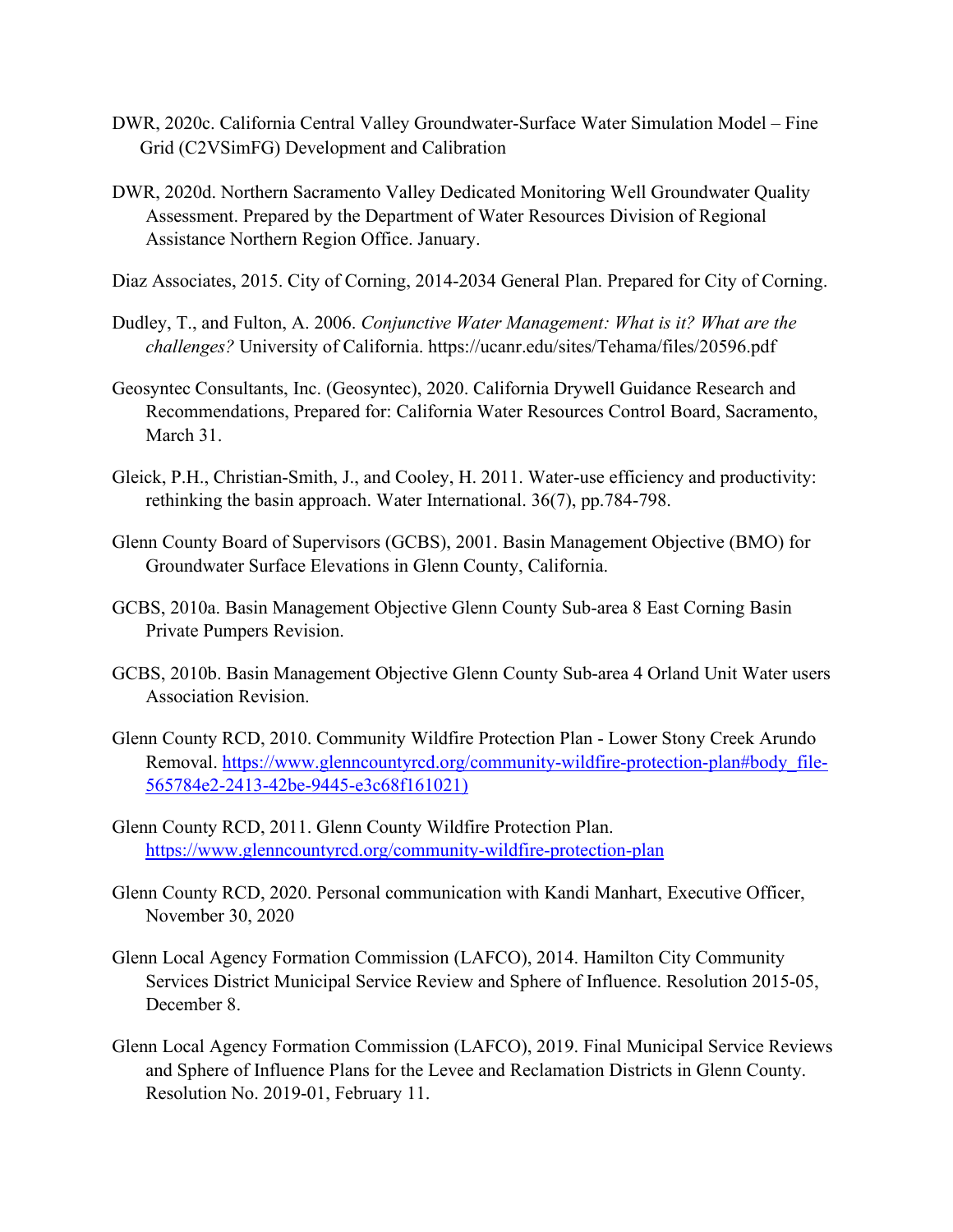- Greene, T.J., and Hoover, K., 2014. Hydrostratigraphy and Pump-Test Analysis of the Lower Tuscan/Tehama Aquifer, Northern Sacramento Valley, CA: CSU-Chico Department of Geological and Environmental Sciences.
- Heath, R. C., 1976. Design of ground-water level observation-well programs: Ground Water, V. 14, no. 2, p. 71-77.
- Helly, E.J. and Harwood, D.S., 1985. Geologic Map of the Late Cenozoic Deposits of the Sacramento Valley and Northern Sierran Foothills, California: U.S. Geological Survey Field Studies Map MF-1790, Scale 1:62,000.
- Hopkins, J., 1994. Explanation of the Texas Water Development Board groundwater level monitoring program and water-level measuring manual: UM-52, 53 p.
- LACO Associates, 2019. Tribal Environmental Evaluation (TEE), Rolling Hills Casino Renovation and Expansion. Prepared for the Paskenta Band of Nomlaki Indians.
- Land IQ, 2020, Tehama County 2018 Land Use, Received via Tehama County GSA
- Lankford, B., Closas, A., Dalton, J., Gunn, E.L., Hess, T., Knox, J.W., van der Kooij, S., Lautze, J., Molden, D., Orr, S. and Pittock, J., 2020. A scale-based framework to understand the promises, pitfalls and paradoxes of irrigation efficiency to meet major water challenges. Global Environmental Change. 65, p.102182. https://www.sciencedirect.com/science/article/pii/S0959378020307652
- Leake, S.A., 2011. Capture—Rates and directions of groundwater flow don't matter! Groundwater, 49(4), pp.456-458. https://ngwa.onlinelibrary.wiley.com/doi/full/10.1111/j.1745-6584.2010.00797.x
- Luhdorff & Scalmanini Consulting Engineers (LSCE), 2019a. 2018 Annual Groundwater Monitoring Results for the Sacramento Valley Water Quality Coalition.
- LSCE, 2019b. Sacramento River Watershed: Groundwater Quality Conditions and High Resolution Nitrate and TDS Mapping. Prepared for Sacramento Valley Water Quality Coalition. August.
- LSCE, 2020. Central Valley Dairy Representative Monitoring Program Year 8 Annual Report (2019). April 1, 2020, bound in five parts.
- Michael Baker International, 2018. Glenn County, CA Multi-Jurisdiction Hazard Mitigation Plan. Prepared on behalf of Glenn County Planning and Public Works Agency in cooperation with Cities of Orland and Willows.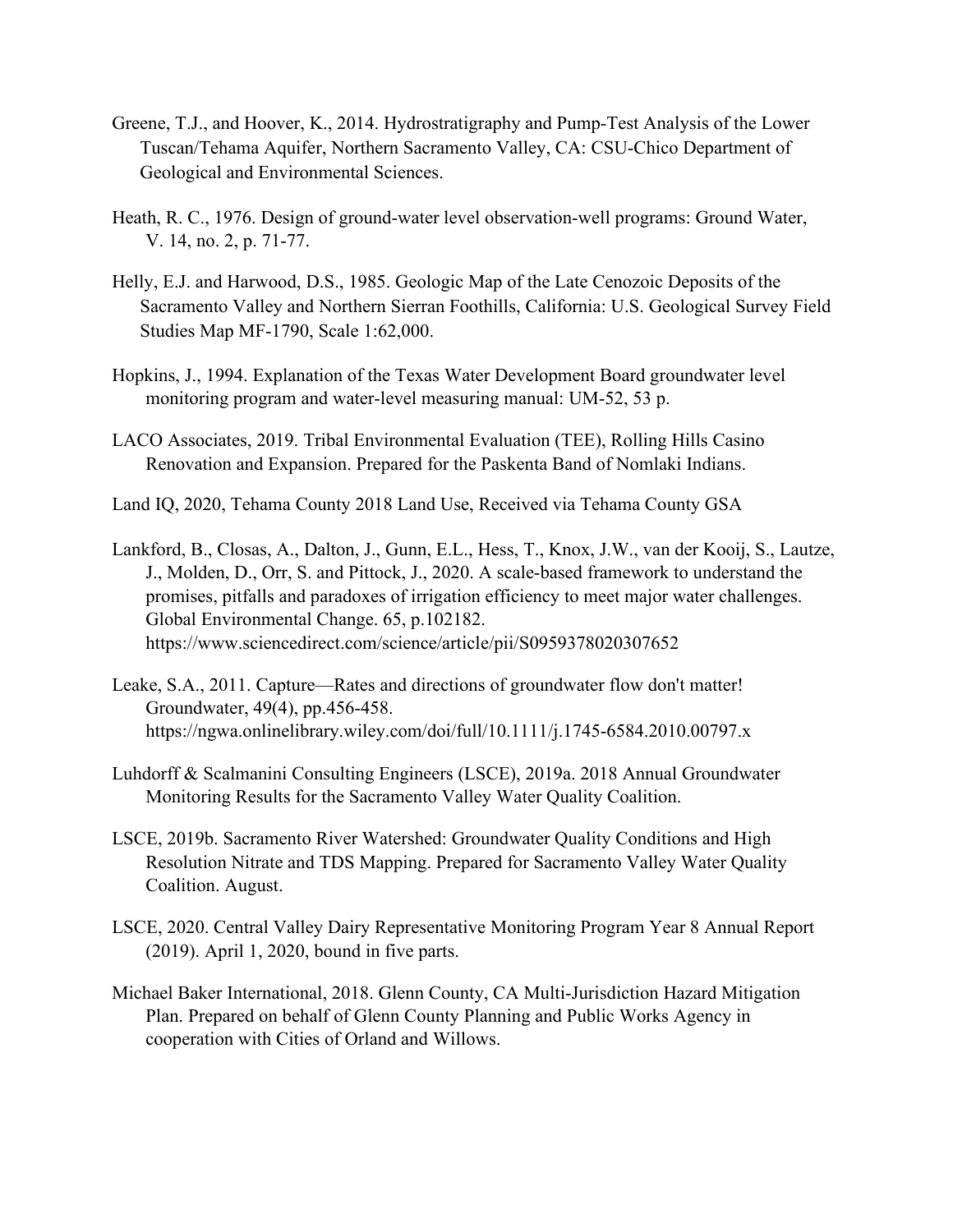- Natural Resources Conservation Service (NRCS), 1999. Soil Taxonomy, A Basin System of Soil Classification for Making and Interpreting Soil Surveys: United States Department of Agriculture, Agriculture Handbook #436.
- Northern California Water Association (NCWA), 2006. Sacramento Valley Integrated Regional Water Management Plan. January.
- O'Geen A., Saal M., Dahlke H., Doll D., Elkins R., Fulton A., Fogg G., Harter T., Hopmans J., Ingels C., Niederholzer F., Sandoval Solis S., Verdegaal P., Walkinshaw M., 2015. Soil suitability index identifies potential areas for groundwater banking on agricultural lands. Calif Agr 69(2):75-84. https://doi.org/10.3733/ca.v069n02p75.
- Olmstead, F.H., and Davids, G.H., 1961. Geologic Features and Groundwater Storage Capacity of the Sacramento Valley: U.S. Geological Survey Water Supply Paper 1497.
- Perry, C. 2007. Efficient Irrigation; inefficient communication; flawed recommendations. Irrigation and Drainage. The Journal of the International Commission on Irrigation and Drainage. 56(4), pp.367-378. https://onlinelibrary.wiley.com/doi/epdf/10.1002/ird.323.
- PMC, 2003. City of Orland General Plan 2003-2020. Prepared for City of Orland. March. <http://cityoforland.com/govt/dept/planning/documents/CurrentGeneralPlanMarch2003.pdf>
- PMC, 2009. Tehama County General Plan. Prepared for Tehama County.
- Public Comment, Ian Turnbull, CSAB Board Alternate Member, June 3, 2020.
- Puls, R W. and M. J. Barcelona, 1996. Ground water issue: Low-flow (minimal drawdown) ground-water sampling procedures. U.S. Environmental Protection Agency, Washington, DC, EPA/540/S-95/504 (NTIS 97-118822).
- Redwine, L.E. 1984. The Tertiary Princeton Submarine Valley System Beneath the Sacramento Valley, California: American Association of Petroleum Geologists publication Paleogene Submarine Canyons of the Sacramento Valley, California.
- Rice, E.W., R.B. Baire, A.D. Eaton, and L.S. Clesceri, ed. 2012. Standard methods for the examination of water and wastewater. Washington, DC: American Public Health Association, American Water Works Association, and Water Environment Federation.
- Rohde M.M., Seapy B., Rogers R., Castañeda X., editors, 2019. Critical Species LookBook: A compendium of California's threatened and endangered species for sustainable groundwater management. The Nature Conservancy, San Francisco, California.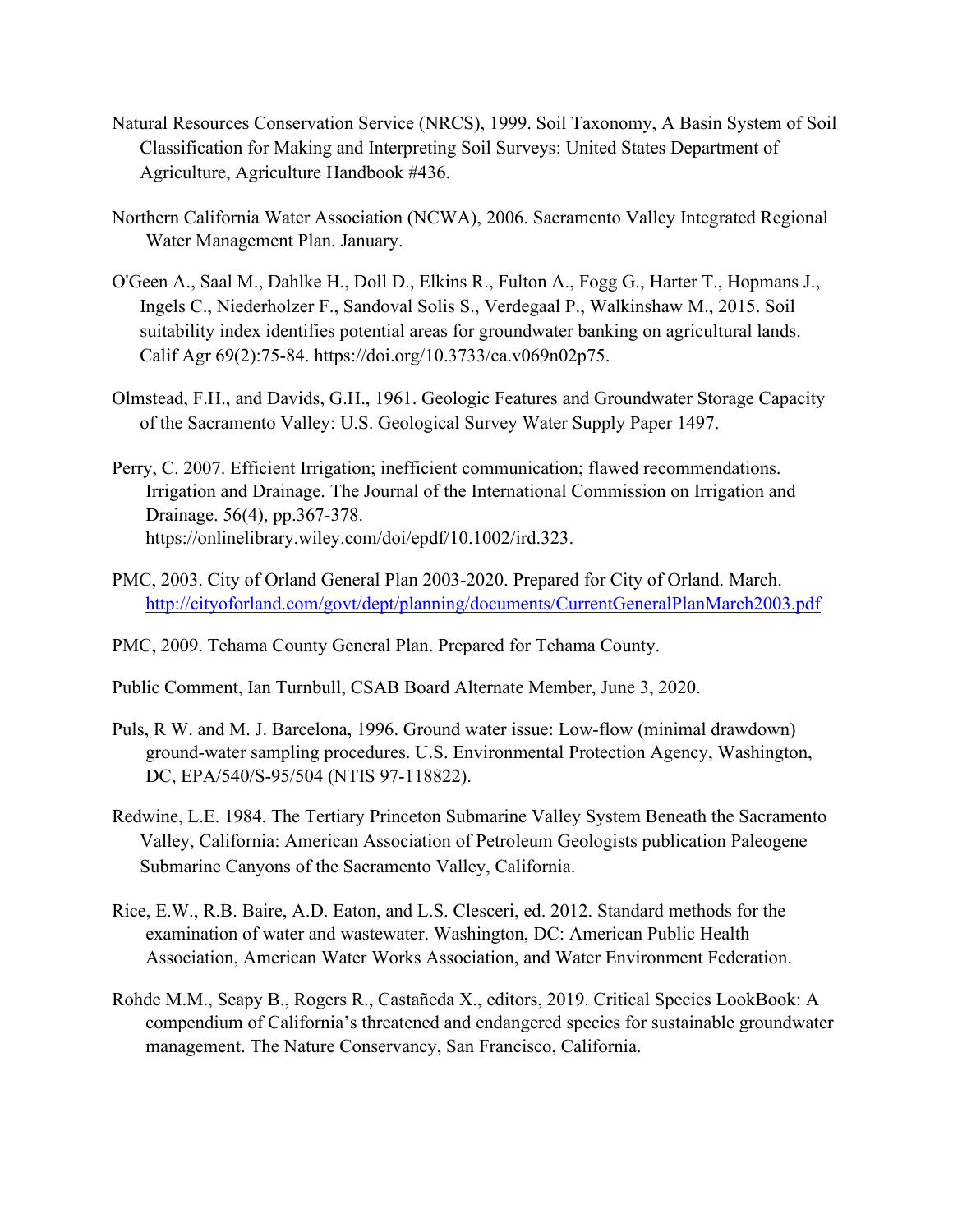- Sanden, B.L., Prichard, T.L., and Fulton, A.E., 2016. Assessing and Improving Water Penetration. In L. Ferguson and D.R. Haviland (eds.) Pistachio Production Manual, Publication 3545. University of California Agriculture and Natural Resources (UCANR) Publications.
- Sears, L., Caparelli, J., Lee, C., Pan, D., Strandberg, G., Vuu, L., and Lin Lawell, C.Y.C. 2018. Jevons' paradox and efficient irrigation technology. Sustainability, 10(5), p.1590. https://www.mdpi.com/2071-1050/10/5/1590/htm.
- Sophocleous, M., 1983. Groundwater observation network design for the Kansas groundwater management districts, USA: Journal of Hydrology, vol. 61, pp 371-389.
- State of California Department of Finance, 2019. E-1 Population Estimates for Cities, Counties and the State with Annual Percent Change - January 1, 2019 and 2020.
- SWRCB, 1998. Water Right Order 98-08, In the Matter of the Declaration of Fully Appropriated Stream Systems in California. [https://www.waterboards.ca.gov/waterrights/board\\_decisions/adopted\\_orders/orders/1998/w](https://www.waterboards.ca.gov/waterrights/board_decisions/adopted_orders/orders/1998/wro98-08.pdf) [ro98-08.pdf](https://www.waterboards.ca.gov/waterrights/board_decisions/adopted_orders/orders/1998/wro98-08.pdf)
- SWRCB, 2014. Dry Wells: Uses, Regulations, and Guidelines in California and Elsewhere. https://www.waterboards.ca.gov/board\_reference/2014fall/docs/dry\_wells\_fs.pdf
- Tehama County Flood Control and Water Conservation District (TCFCWCD), 2012. Coordinated AB 3030 Groundwater Management Plan. Prepared for TCFCWCD Board of Directors.
- Tehama County, 2018. Tehama County Multi-Jurisdictional Hazard Mitigation Plan. 2018 Plan Update.
- The Nature Conservancy (TNC), 2019. California and GreenInfo Network GageGap. https://gagegap.codefornature.org/.
- Theis, C.V. 1940. The source of water derived from wells. *Civil Engineering*, *10*(5), pp.277-280. https://www.eqb.state.mn.us/sites/default/files/documents/Source\_of\_Water\_Derived\_from Wells.pdf.
- Thomes Creek Water District (Thomes Creek WD), 2020, Surface Water Delivery Data. Obtained July 30.
- Towill, Inc, 2020. InSAR Data Accuracy for California Groundwater Basins CGPS Data Comparative Analysis January 2015 to September 2019, March.
- United States Bureau of Reclamation (USBR), 2020, Water Delivery Monthly Tables. <https://www.usbr.gov/mp/cvo/20deliv.html>